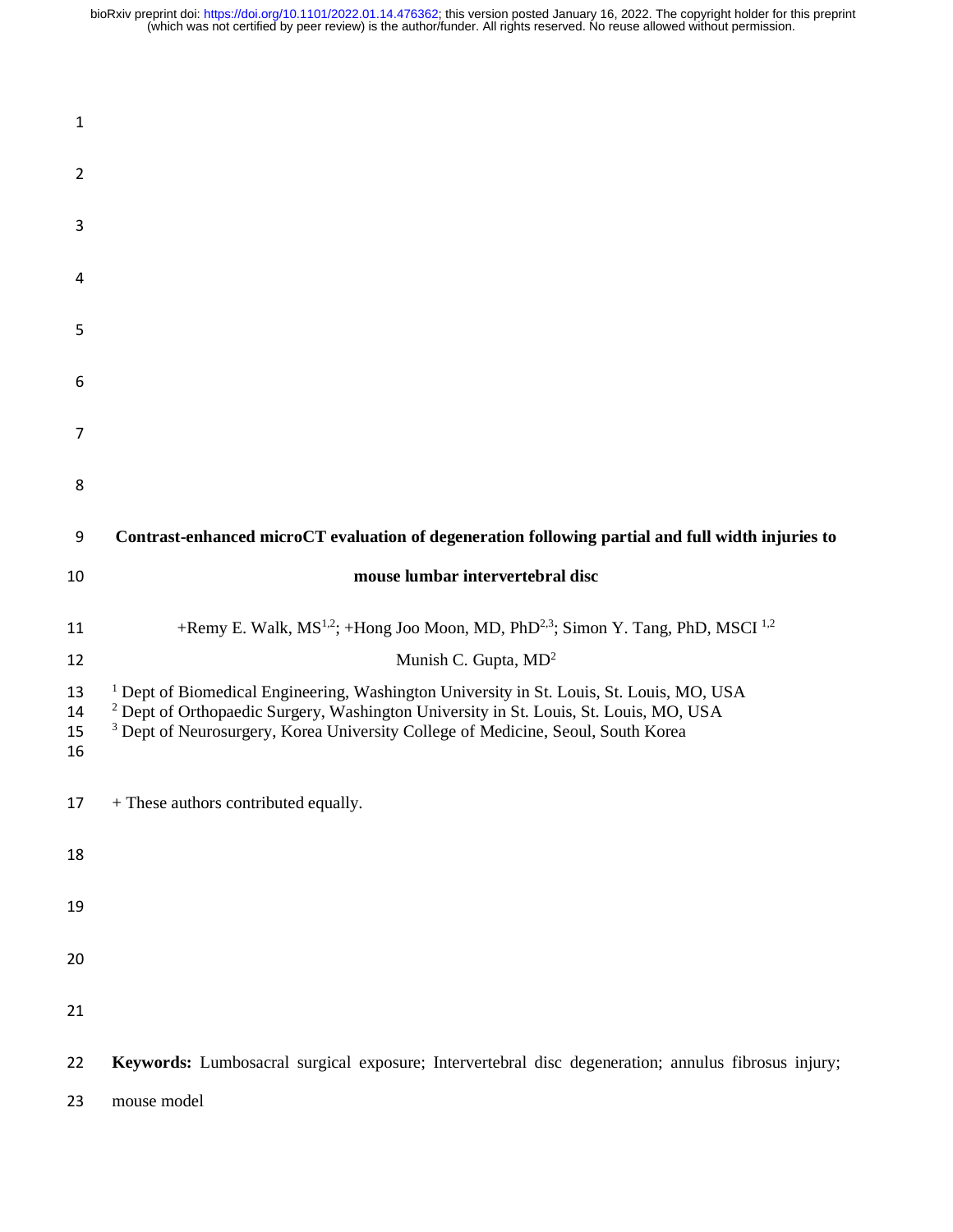### Partial- and full- width injury of the mouse lumbar IVD

## **Abstract**

## **Study Design:** Preclinical animal study

 **Objective:** Evaluation of the degenerative progression resulting from either a partial- or full- width injury to the mouse lumbar intervertebral disc (IVD) using contrast-enhanced micro-computed tomography and histological analyses. We utilized a lateral-retroperitoneal surgical approach to access the lumbar IVD, and the injuries to the IVD were induced by either incising one side of the annulus fibrosus or puncturing both sides of the annulus fibrosus. The full-width injury caused dramatic reduction in nucleus pulposus hydration and significant degeneration. A partial-width injury produces localized deterioration around the annulus fibrosus site that resulted in local tissue remodeling without gross degeneration to the IVD.

 **Methods:** Female C57BL/6J mice of 3-4 months age were used in this study. They were divided into three groups to undergo a partial-width, full-width, or sham injuries. The L5/L6 and L6/S1 lumbar IVDs were surgically exposed using a lateral-retroperitoneal approach. The L6/S1 IVDs were injured using either a surgical scalpel (partial-width) or a 33G needle (full-width), with the L5/L6 serving as an internal control. These animals were allowed to recover and then sacrificed at 2-, 4-, or 8- weeks post-surgery. The IVDs were assessed for degeneration using contrast-enhanced microCT (CEµCT) and histological analysis.

 **Results:** The high-resolution 3D evaluation of the IVD confirmed that the respective injuries localized within one side of the annulus fibrosus or spanned the full width of the IVD. The full-width injury caused deteriorations in the nucleus pulposus after 2 weeks that culminated in significant degeneration at 8 weeks, while the partial width injury caused localized disruptions that remained limited to the annulus fibrosus.

 **Conclusion**: The use of CEµCT revealed distinct IVD degeneration profiles resulting from partial- and full- width injuries. The partial width injury may serve as a better model for IVD degeneration resulting from localized annulus fibrosus injuries in humans.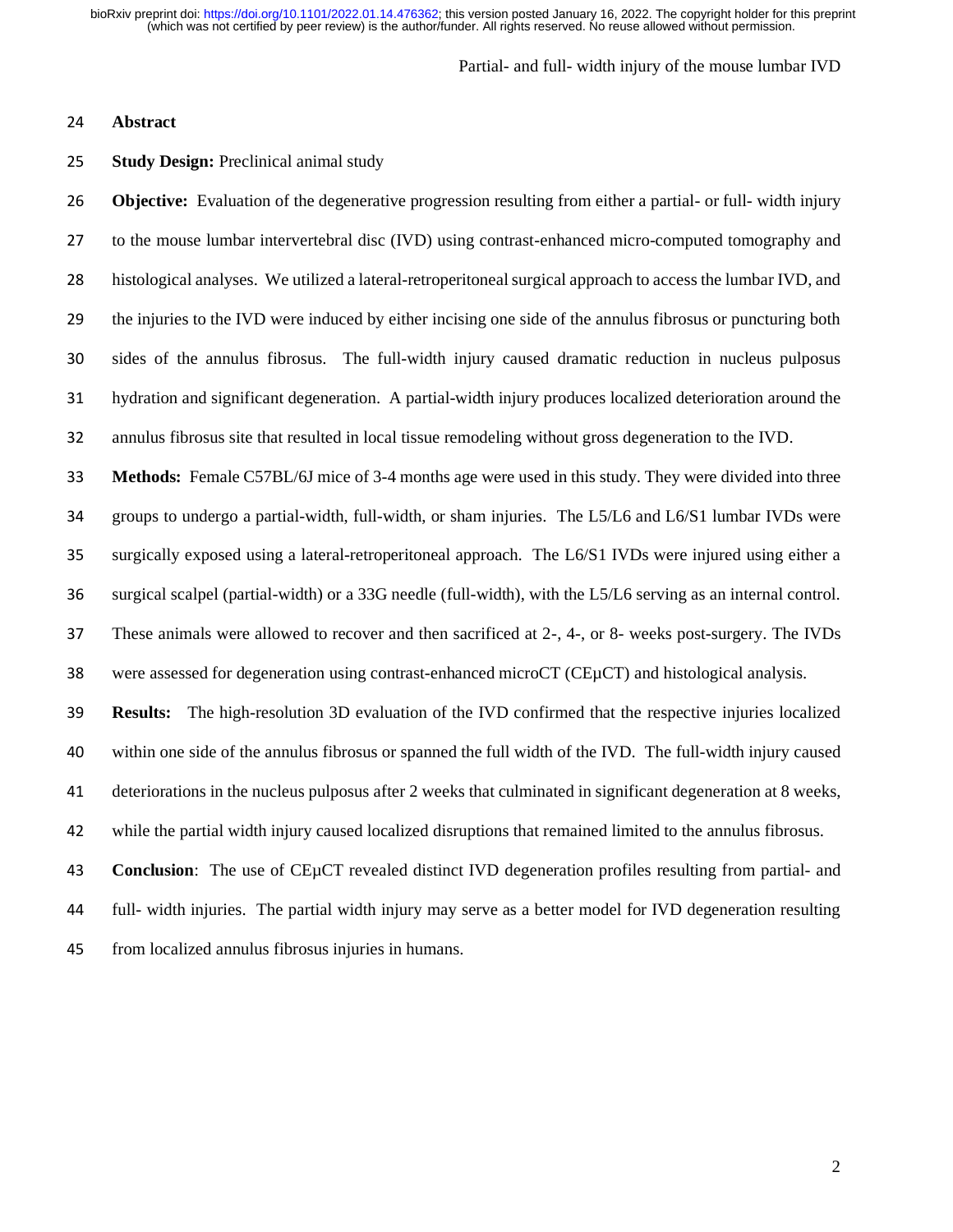Partial- and full- width injury of the mouse lumbar IVD

## 46 **Introduction**

47 Mouse models are often used for the preclinical validation of treatments and therapeutic candidates. 48 Mice offer particular advantages of relatively easy maintenance, year-round breeding with a short gestation 49 period, delivery of large litters, and inbred tolerance<sup>1</sup>. Furthermore, the ability to manipulate the mouse 50 genome enables mechanistic studies with greater biological precision than larger mammalian models 51 including rats, rabbits, and pigs<sup>1</sup>. Moreover, the mouse lumbar intervertebral disc (IVD) provides close 52 geometric and microstructural semblance to the human lumbar IVD compared to other preclinical animal 53 models<sup>2</sup>. While the mouse lumbar IVD exhibits age-related degeneration<sup>3,4</sup>, an injury is often utilized to 54 reproduce the inflammatory conditions and accelerate the IVD's degenerative cascade<sup>5,6</sup>.

 To create a targeted injury to the IVD, surgical exposure of the IVD is required. These commonly involve the posterior-lateral, transperitoneal, and anterior/lateral retroperitoneal surgical access. Of these, the retroperitoneal approach offers multiple advantages: (1) minimal damage to major organs, vessels, and musculature; (2) access to multiple levels with a relatively small incision; and (3) visual availability of the target tissue under microscopy. Moss et al. demonstrated the efficacy and reproducibility of the 60 retroperitoneal approach in rabbits<sup>7</sup>. Exposing the lumbar IVD enables the ability to create a targeted, 61 directed injury for the investigation of the subsequent degenerative process  $8-10$ . Masuda et al. and Sobajima et al. described the rabbit annulus fibrosus injury model where the injury was confined to the annulus fibrosus that caused slow progressive degeneration of the IVD over 8 weeks. The phenotype and the progressive nature of this model recapitulates the human disease, and may be better suited to explore therapies that leverage biological regenerative strategies. In contrast, more damaging approaches that 66 injures both the annulus fibrosus and nucleus pulposus produce rapid and severe course of degeneration  $7.11$ . There are several studies describing IVD degeneration using the lumbosacral IVD injury in the mouse 68 model<sup>12–14</sup>. In the mouse IVD where the average disc height is approximately 300-400 microns, an injury by needle puncture produces damage to 55-90% across the height and 15-40% across the width of the  $10^{\circ}$  IVD<sup>2,11</sup>, representing significant trauma that is atypical in human IVDs. Moreover, these procedures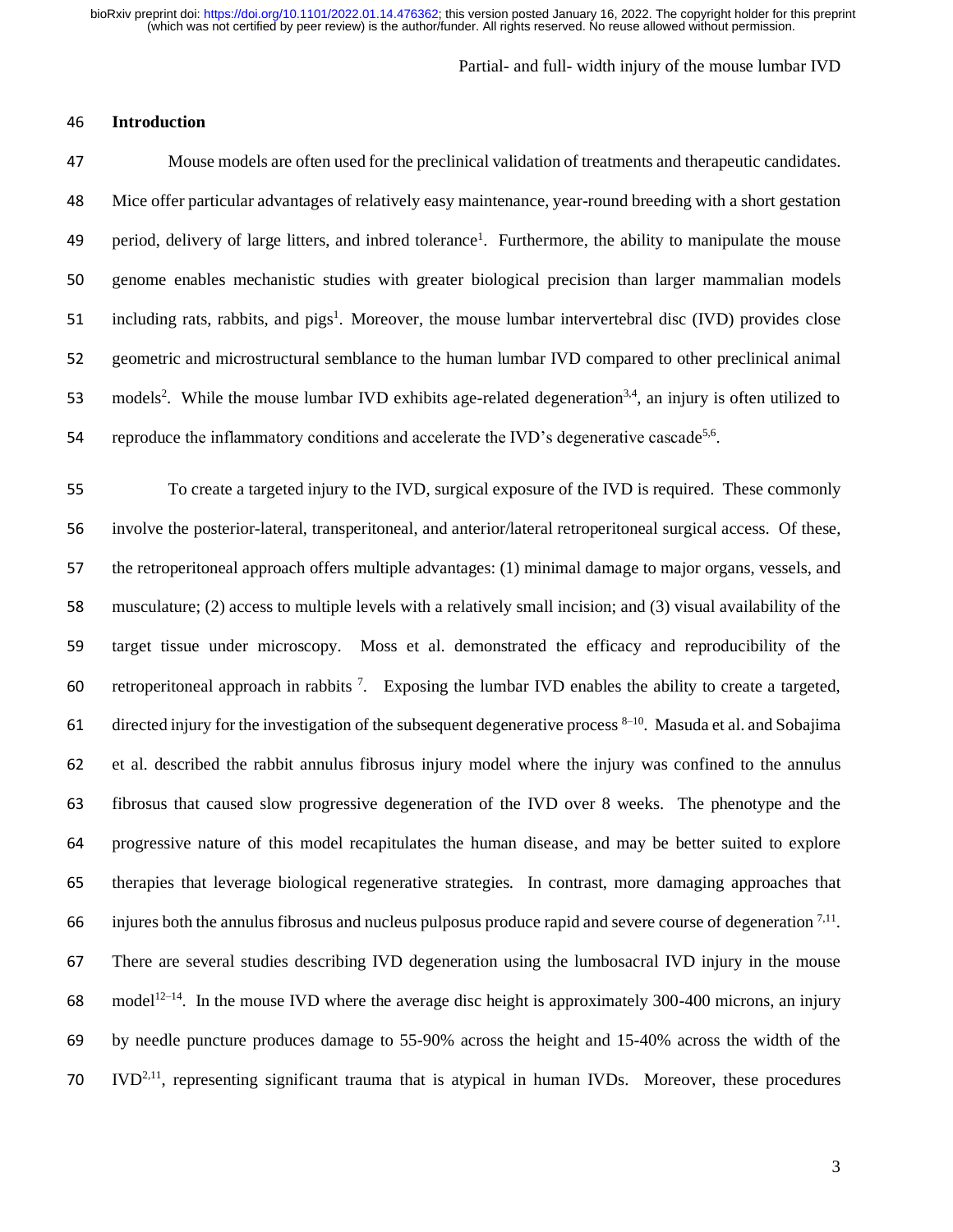| 71 | involve damage and injury to the nucleus pulposus, such as with a complete puncture to the IVD, with no               |
|----|-----------------------------------------------------------------------------------------------------------------------|
| 72 | possibility to decouple the contributions of the annulus fibrosus and the nucleus pulposus toward the                 |
| 73 | ensuing degenerative cascade. Piazza and coauthors have shown that unilateral (half-width) and bilateral              |
| 74 | (full-width) injuries in the tail IVD results in unique degenerative trajectories, but this has not been              |
| 75 | investigated in the mouse lumbar spine. We thus sought to compare the degenerative profiles of IVDs after             |
| 76 | partial- and full- width injuries in the mouse lumbar spine. In order to evaluate the degeneration of the IVD         |
| 77 | in a spatially robust manner, we utilized contrast-enhanced micro $CT^{15,16}$ , in addition to histological grading, |
| 78 | to quantify the changes in structure and composition at 2-, 4- and 8- weeks after surgery.                            |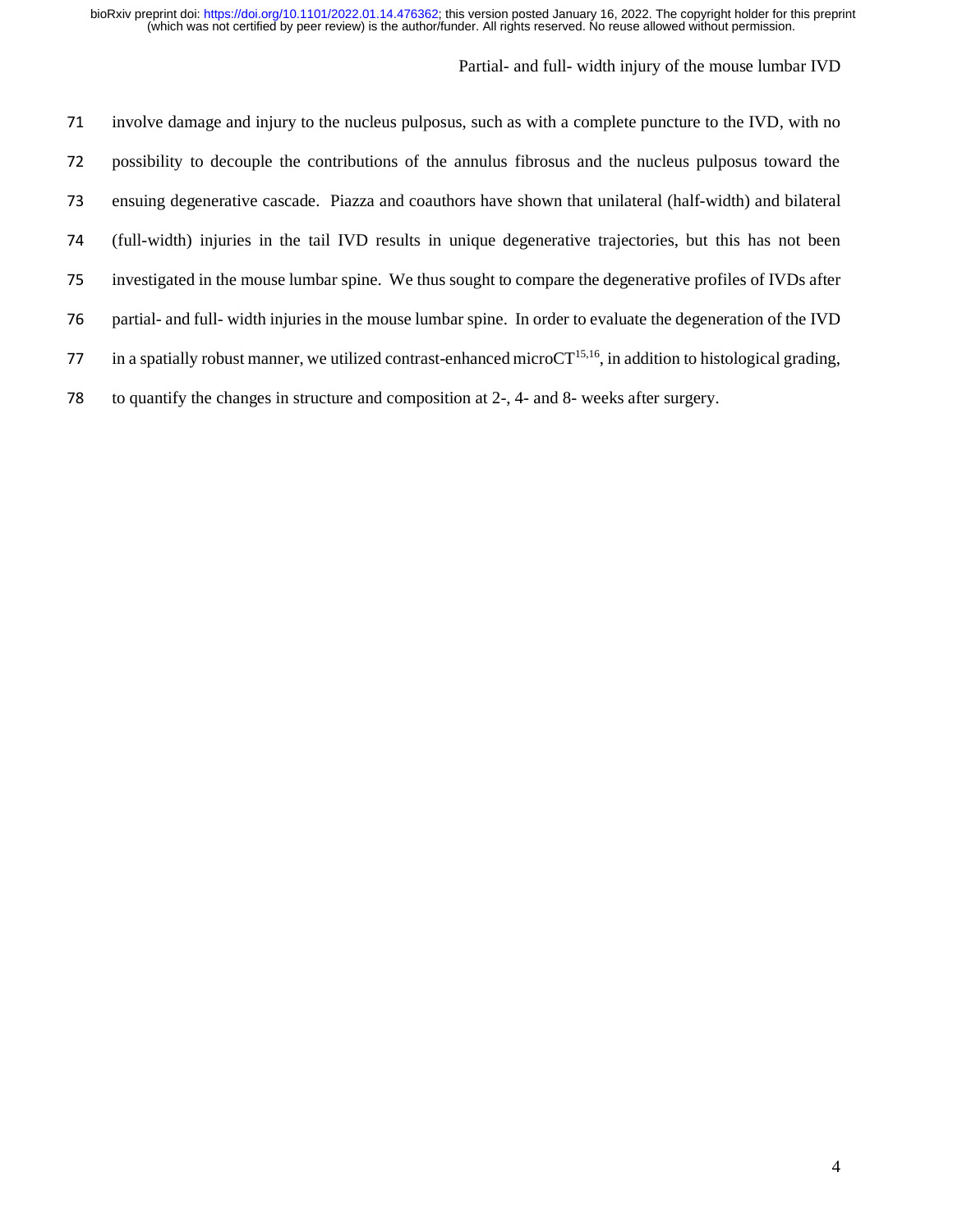### Partial- and full- width injury of the mouse lumbar IVD

## **Materials and Methods**

## *Animal Preparation*

 All procedures were performed following Washington University School of Medicine IACUC 82 approval. Female C57BL/6J mice of 3-4 months age were used  $(BW: 20-25 g)$ . They were housed under 83 standard animal husbandry conditions (in a temperature-controlled  $[21 \pm 1^{\circ}C]$  room with normal 12-hr light/dark cycles). These animals were divided into three groups: Partial-width injury (PW), full-width injury (FW), and Sham (n=15-18 per group) with all animals undergoing to retroperitoneal surgical exposure of the lumbar IVD. The groups were cross-sectionally evaluated at 2-, 4-, and 8- week post- surgery time points. The injury was delivered to the L6/S1 IVD with the L5/6 IVD used as the internal control.

 The partial-width injury mimics a localized injury to the annulus fibrosus, aka annular tear injury, in 90 humans<sup>17</sup>. To evaluate the feasibility of this injury, we first performed the partial-width injury on six animals, and then they were euthanized shortly after recovery from anesthesia. The IVDs were harvested and measured for the thickness of the annulus fibrosus and the depth of the injury using contrast-enhanced 93 microCT (CEµCT) and histological analysis.

 The second set of animals were allowed to recover following PW, FW or Sham surgery for 2, 4 or 8 95 weeks ( $n = 5-6$  per group) and then euthanized, and the IVD tissues were assessed for degeneration with CEµCT and histological analysis. Samples where attenuation was saturated were not included in analysis.

 Mice were anesthetized with isoflurane gas in oxygen via a facemask (3–4% induction and 2–2.5% maintenance at 1 L/min flow rate; Highland Medical Equipment) and were given a preoperative intradermal injection of lidocaine (7 mg/kg; Hospira, Inc). The left flank was then shaved from the ventral to the dorsal midlines, and the skin was sterilized. The skin was prepared for aseptic surgery via washing with 70% ethanol and povidone iodine.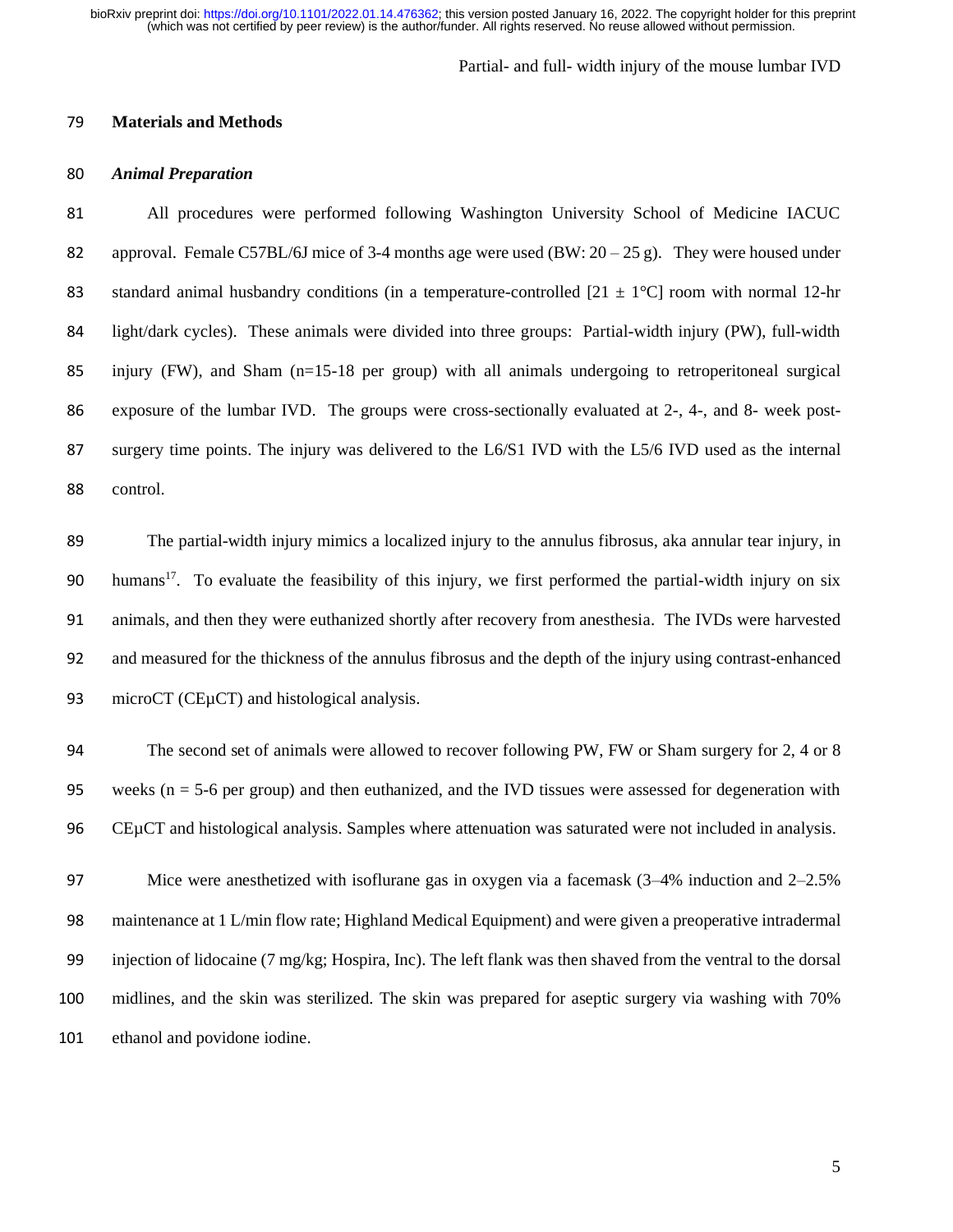# Partial- and full- width injury of the mouse lumbar IVD

 *Partial-width injury:* A distance of 0.3 mm from the end of the No. 11-scalpel blade tip was measured and marked with a micro-caliper under a microscope (Figure 1). The distance of 0.3 mm was determined from our preliminary studies. The edge of the blade was allowed to insert into the IVD until the 0.3 mm marking was no long visible under the microscope. Once pierced, the injury site was closely observed under the microscope to confirm that there is no leakage of the NP.

 *Full-width injury:* A 33G needle was inserted bilaterally through the IVD lateral axis of the IVD. In contrast to the partial-width injury, NP herniations were observed following the full-width injury.

*Contrast-enhanced microCT tomography (CEµCT):* Samples were incubated in a solution of 175 mg/mL solution diluted from a stock of OptiRay 350 (Guerbet, St. Louis) in PBS at 37°C. After 24 hrs of 111 incubation, samples were scanned using a  $\mu$ CT40 (Scanco Medical, CH) at a 10- $\mu$ m voxel size (45 kVp, 177 uA, high resolution, 300 ms integration).

 CEµCT data was exported as a DICOM file for analysis in a custom MATLAB program. After an 114 initial median filter (sigma  $= 0.8$ , support  $= 5$ ), functional spine units were isolated from surrounding soft tissue not part of the IVD by drawing a contour around the outer edge every 5 transverse slices and morphing using linear interpolation. The IVD was manually segmented from the vertebral bodies with the same methodology as above. The remaining voxels were designated as the whole disc mask. The NP was thresholded from the AF followed by a morphological close and morphological open to fill interior holes and smooth the boundary. The volumes and average attenuations (intensity) were calculated from the mask of the NP and whole disc. The volume was determined from the total number of voxels contained within the mask and the attenuation was taken as the average 16-bit grayscale value of the voxels. Visualizations of the microCT were obtained using the image processing application OsiriX (Pixmeo, Geneva). AF thickness, partial-width injury depth and disc height index (DHI) were measured along the mid-sagittal plane. DHI was calculated as the ratio of the IVD height to width. IVD height was taken as the average at 5 equidistant points along the mid-sagittal plane. The ratio of NP intensity/disc intensity (NI/DI), defined as the average attenuation of voxels in the NP mask divided by the full disc mask, is an unbiased, fully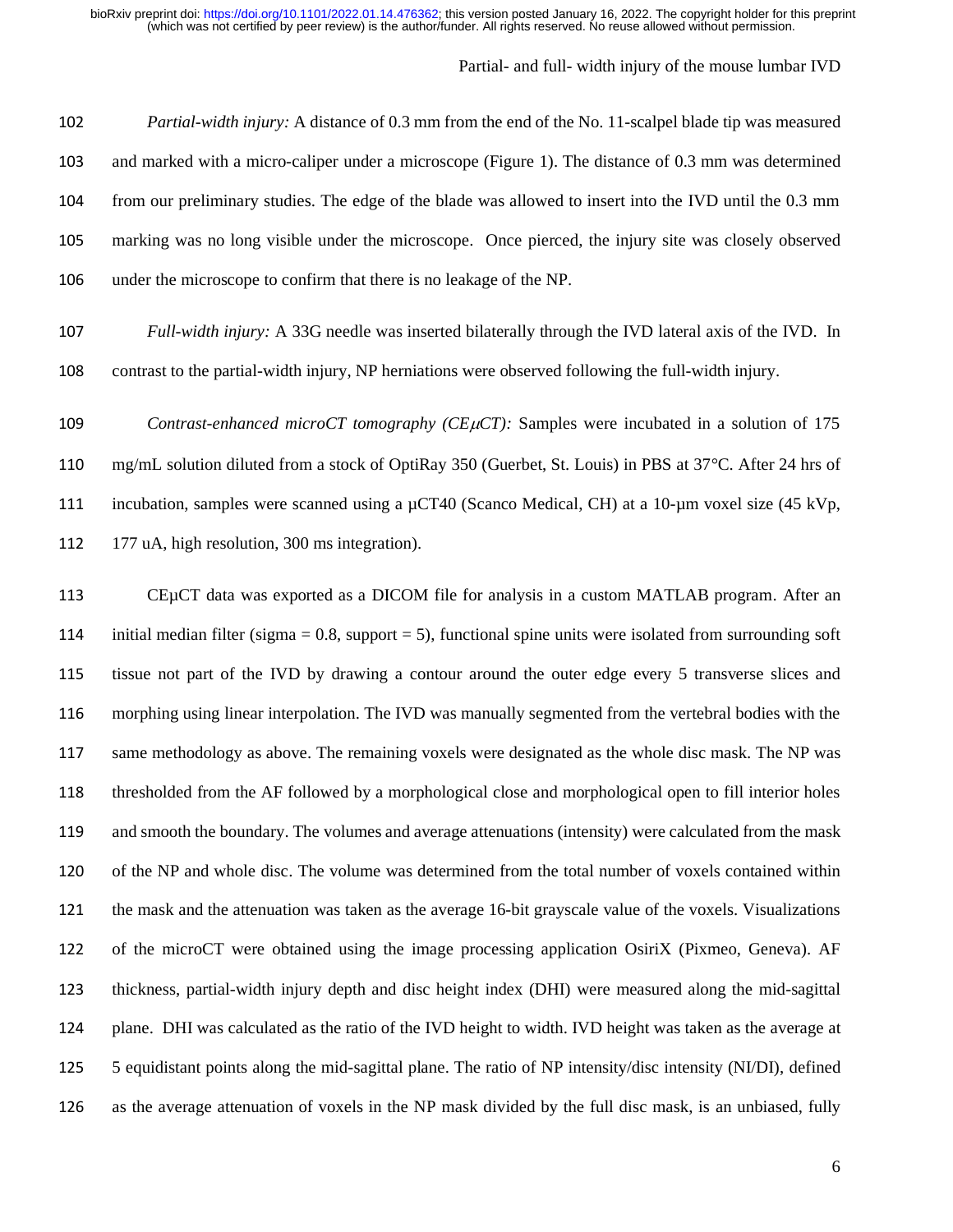Partial- and full- width injury of the mouse lumbar IVD

 three-dimensional measure that quantifies the relative size and hydration to inform the relative changes in 128 degeneration .

| 129 | <i>Histological analysis:</i> Following microCT, samples were fixed for 24 hours in 10% neutral buffered             |
|-----|----------------------------------------------------------------------------------------------------------------------|
| 130 | formalin followed by 3 days of decalcification in Immunocal (StatLab 1414-X). The samples were                       |
| 131 | embedded in paraffin, sectioned at a thickness of 10 $\mu$ m, and then stained with Safranin-O and Fast Green.       |
| 132 | Measuring thickness of AF and the depth of partial-width injury: The CEµCT of the injured L6/S1                      |
| 133 | and histological analysis on uninjured L5/6 were used to measure the thickness of the AF. The CEµCT on               |
| 134 | the injured L6/S1 was used to measure the depth of injury as defined by the shortest perpendicular distance          |
| 135 | from the outer edge of annulus fibrosus to the visually observable outline of the injury site.                       |
| 136 | Assessment of IVD degeneration: Histological classification system recently developed by Melgoza                     |
| 137 | et al. in 2021 was used to quantify the degeneration of the injured level $(L6/S1)$ which allows the                 |
| 138 | independent evaluation of the nucleus pulposus, annulus fibrosus, endplates and interface boundaries <sup>19</sup> . |
| 139 | Morphology and NI/DI determined from CEµCT was used to further inform the level of degeneration of                   |
| 140 | the injured level $(L6/S1)$ compared to the internal control $(L5/6)$ .                                              |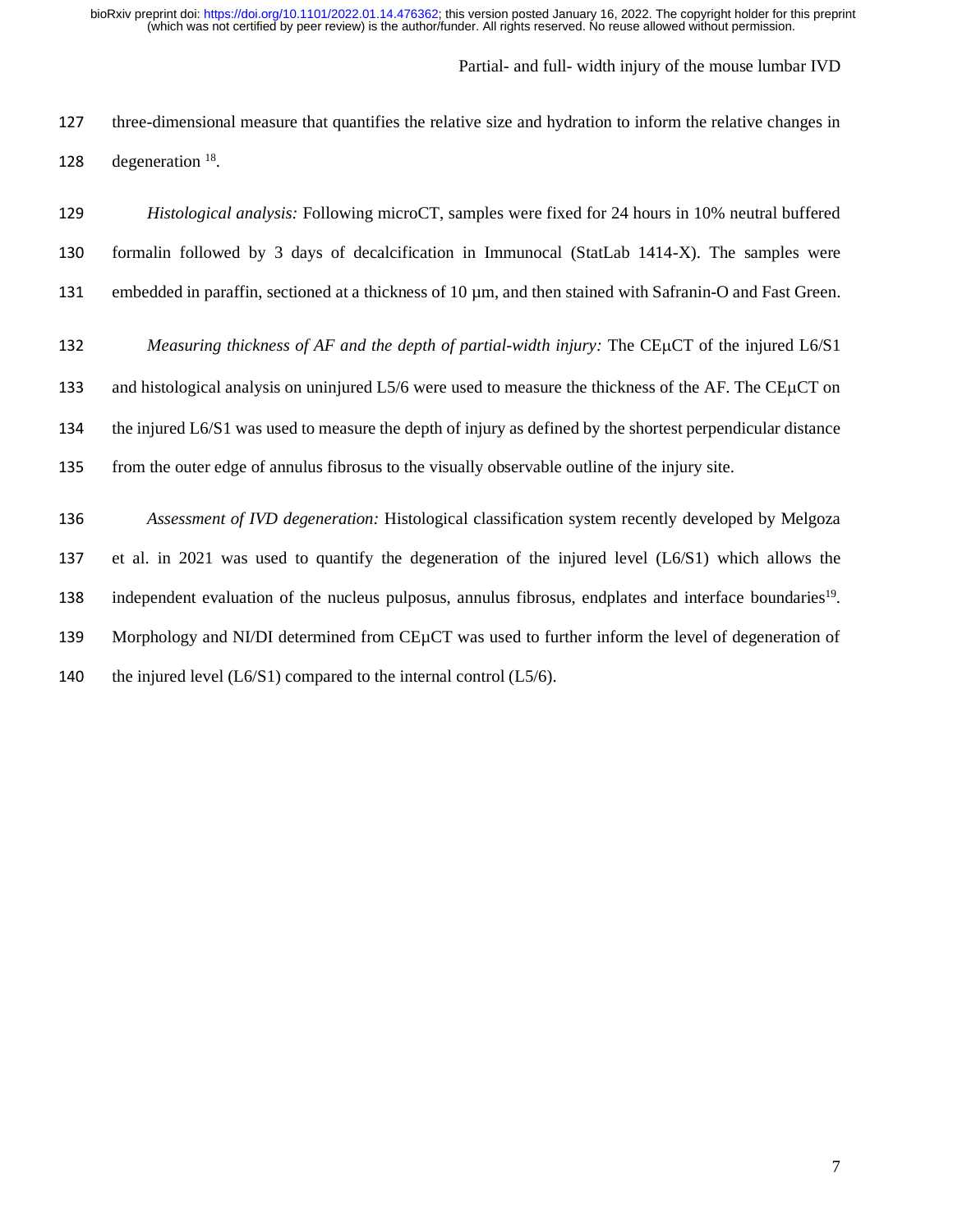Partial- and full- width injury of the mouse lumbar IVD

## **Results**

142 A total of 57 mice were subjected to the surgical procedure. The average surgery time was 15 min 38 sec  $\pm$  6 min 23 sec from incision to closure. There was no mortality or severe complication such as massive bleeding due to vascular injury during surgery. Caution was taken to prevent injury of the lumbosacral plexus located posteriorly during the blunt dissection of the psoas muscle from posterior to the anterior direction.

# *Annulus Fibrosus (AF) Thickness*

148 CEUCT and histology measurements of AF thickness and IVD width were highly consistent. The 149 anteroposterior IVD width measured with CE $\mu$ CT was 1.27  $\pm$  0.13 mm (mean  $\pm$  standard deviation), 150 whereas that measured by histological analysis was  $1.21 \pm 0.11$  mm. AF thickness measured with CE $\mu$ CT 151 was  $0.38\pm0.05$  mm and that measured with histological analysis was  $0.43 \pm 0.10$  mm (Figure 3). The 152 CEµCT measured values were statistically indistinguishable from ( $p = 0.37$ ) and were highly correlated ( $r^2$ 153  $= 0.96$ ) with the histologically measured values (Figure 2).

# *Depth of Partial-width Injury*

 All injuries except one were isolated to the AF (Figure 3B). In sample 5, the NP may have been injured because CEµCT showed disruption of the AF/NP boundary (Figure 3C). The depth of injury measured with 157 CEµCT was  $0.29 \pm 0.05$  mm. The ratio of the injury depth to the AF thickness was  $0.80 \pm 0.19$  (Figure 3D) and 3E).

#### *Structural evaluation of the IVD*

 Neither the partial-width nor the full-width injuries resulted in changes in the Disc Height Index across the two-, four-, and eight- week time points (Figure 4D). Similarly, the size of the nucleus pulposus, characterized by the nucleus pulposus (NP) volume fraction, were not dramatically different between groups and time points (Figure 4E). The relative hydration of the NP, quantified by the ratio of NP attenuating intensity to that of the whole disc (NI/DI), revealed the full-width injury caused a dramatic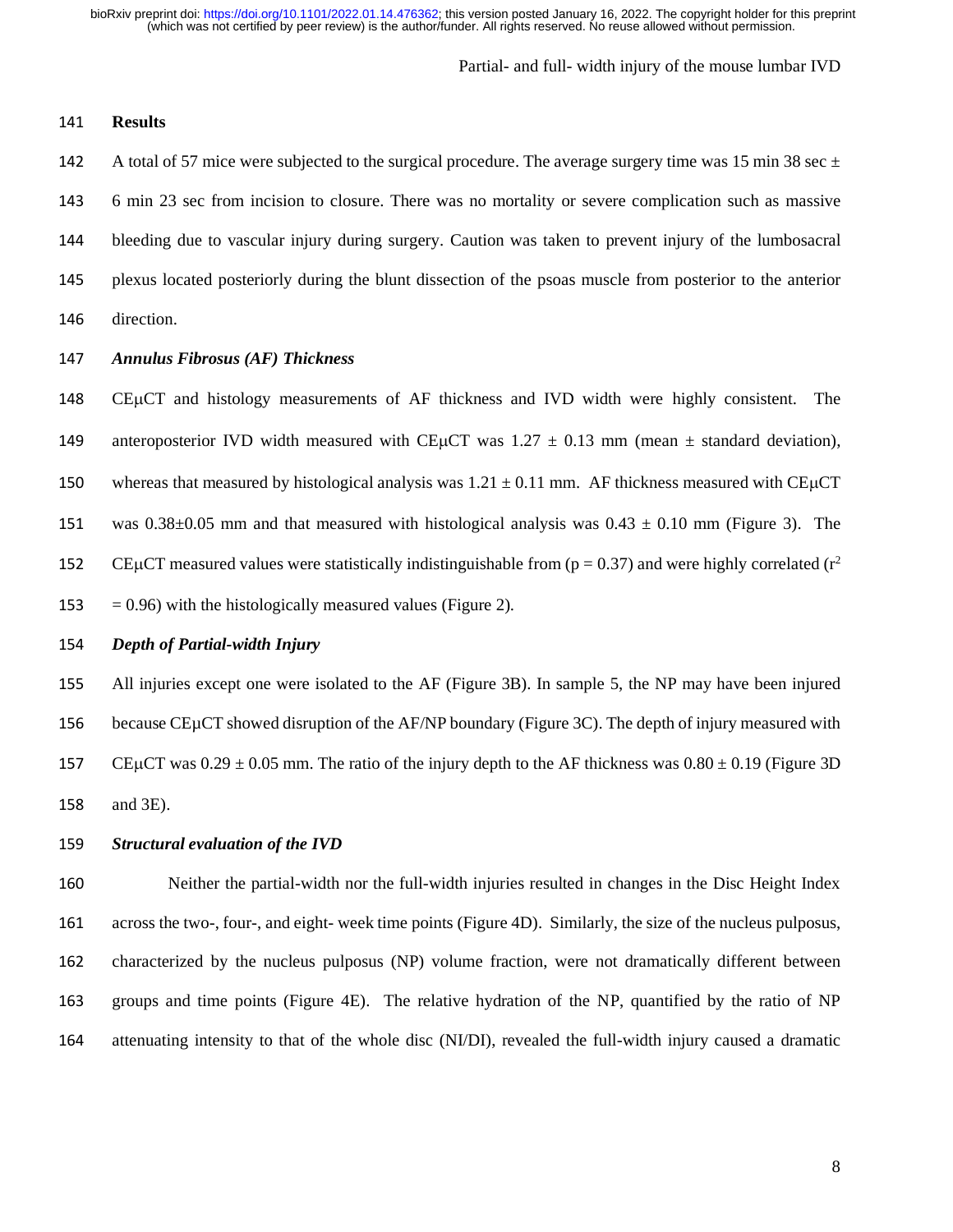# Partial- and full- width injury of the mouse lumbar IVD

| 165 | decrease in the attenuation of the NP at the two- and four- week time points, with a trending change at        |
|-----|----------------------------------------------------------------------------------------------------------------|
| 166 | eight-weeks. Reduced NI/DI indicates a loss of NP hydration.                                                   |
| 167 | The impact of the partial- and full- width injuries to the annulus fibrosus was observable at two              |
| 168 | weeks, The relative hydration of the annulus fibrosus (AF) increases after an injury, and this is evident in   |
| 169 | both the partial- and full- width groups. Two weeks after injury, both the partial- and full- injuries showed  |
| 170 | an increase attenuation of the AF, with the full-width injury group sustaining this increase (Figure 4G).      |
| 171 |                                                                                                                |
|     |                                                                                                                |
| 172 | <b>Extent of IVD Degeneration</b>                                                                              |
| 173 | Quantitative histological analyses revealed a differential degenerative cascade to the IVD following           |
| 174 | full-width injury as early as two weeks post injury but not with the partial-width injury. The histological    |
| 175 | classification showed significant degeneration following FW injury at all timepoints ( $p < 0.05$ ) in the NP, |
| 176 | AF, interface boundaries, and total IVD score but not endplate score compared to Sham while no differences     |
| 177 | were detected between PW and Sham (Figure 5). No morphological differences between timepoints or               |

injury groups were observed.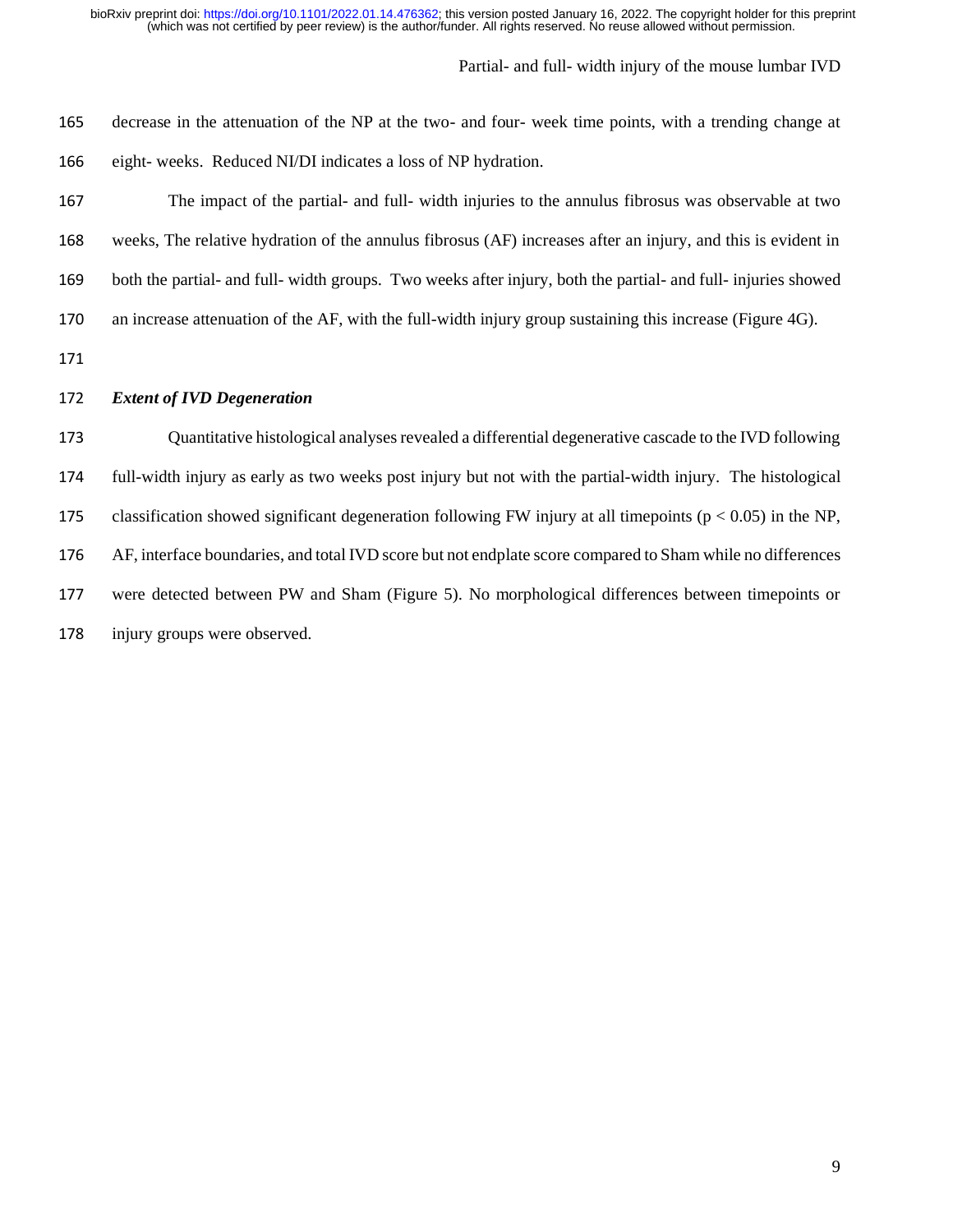Partial- and full- width injury of the mouse lumbar IVD

## **Discussion**

 Animal models of IVD degeneration are imperative to elucidate the key molecular mechanisms of the pathophysiology. To date, rodents, rabbits, dogs, goats, sheep, and primates have been used as models 182 for intervertebral disc degeneration<sup>20</sup>. One main advantage of mouse models is the availability of reagents and modifications that could be used concomitantly with surgically induced IVD degeneration. However, the small size of the mouse requires a high degree of surgical precision, particularly with access and 185 exposure of the lumbar spine. While many studies utilize the mouse tail for degenerative models<sup>12,21-23</sup>, the lumbar spine maintains the anatomical proximity to physiologically relevant structures such as the 187 dorsal root ganglions and may better recapitulate the human disease<sup>22</sup>.

 We describe here a novel procedure for mouse lumbosacral IVD injury with visual guidance via microscopy and gross features. The retroperitoneal space of the spine can be located (Figure S1) with the left pelvic bone with gluteus muscles and proximal thigh as landmarks(Figure 1C and 1D). Blunt-dissection of the fat pad surrounding the thoracic cage anteriorly, the gluteus muscles superiorly, and the thigh muscles posteriorly (Figure 1B) exposes these two landmarks (Figure 1C). The lateral approach to the IVD allows for precise injury to the annulus fibrosus of the IVD (Figure 1). Exposure of the pelvic bone from the gluteus muscle and rotation of the pelvic bone posteriorly is necessary to achieve ample exposure of multiple IVDs in the surgical field. The psoas muscles can be easily scraped posterior-anteriorly with a Penfield dissector. 196 CEµCT allowed for a 3D spatially unbiased quantification of morphology and composition<sup>18</sup> that confirmed the localization of injury across the cross-section time points. CEµCT measurements of the IVD morphology were in excellent agreement with histological measures. NI/DI and histological analysis indicated degeneration of injured IVDs starting 4 weeks post-surgery.

 The present study describes a surgical procedure to expose the lumbosacral spine of mice and to induce a localized experimental injury with AF-limited depth and compared the degenerative response with a more commonly used needle puncture injury. The technique described herein also focused on achieving a consistent depth and size of injury. The marked tip of the No. 11-scalpel blade tip was confirmed with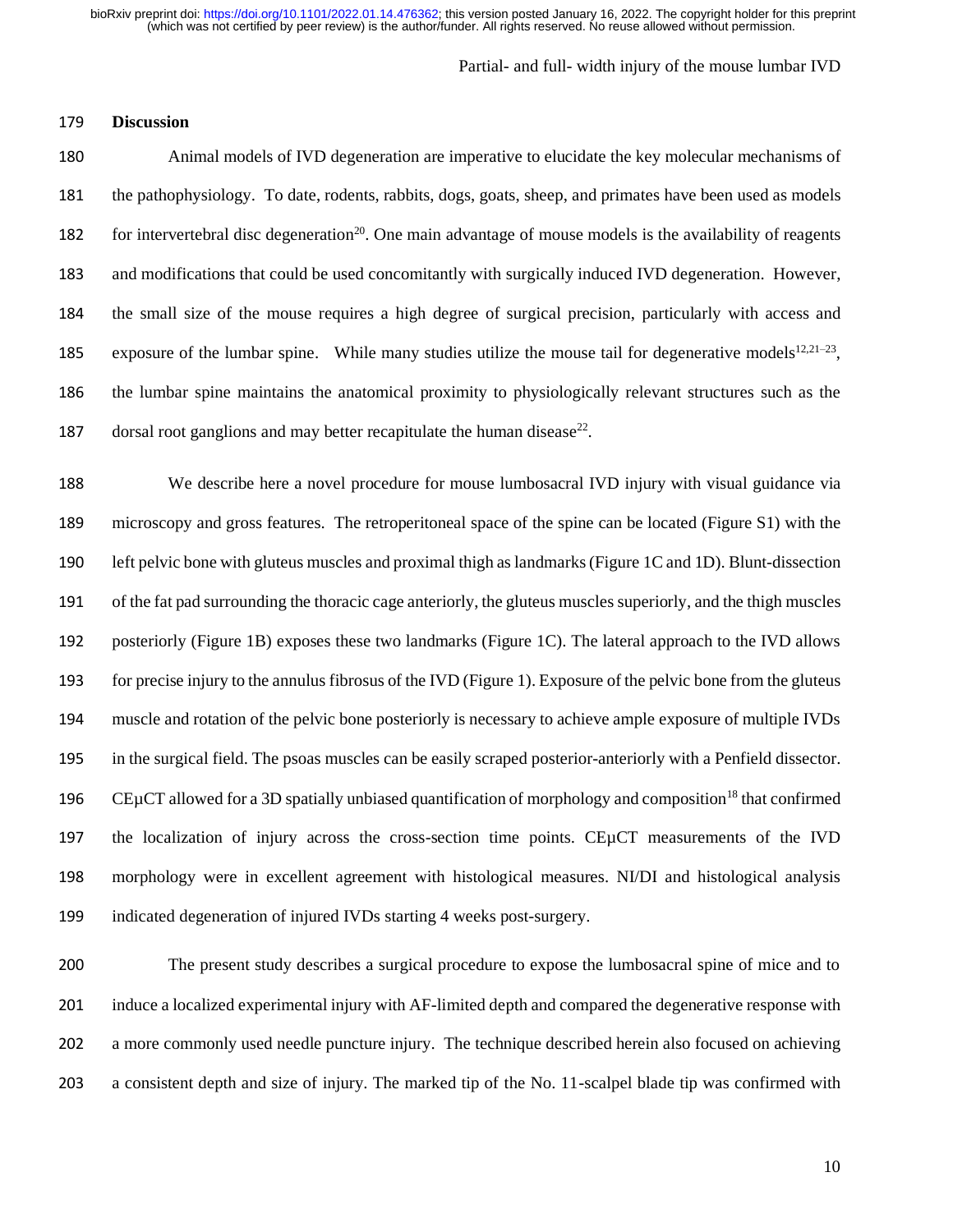# Partial- and full- width injury of the mouse lumbar IVD

204 CEµCT to provide AF-limited injury and resulted in no NP leakage under observation by microscopy. The various sizes of the needle may produce inconsistent depth and size of injury. A thick needle may lead to end-plate injury due to the small IVD height in mice, whereas the excessive flexibility of a thin needle would contribute to inconsistency in the depth of injury. While most injury models cause damage to the 208 nucleus pulposus, the cartilaginous endplates, and even the vertebral body<sup>24–26</sup>, the partial-width injury here results in an isolated injury to the outer annulus fibrosus. Surprisingly, we observed no degenerative changes in the endplate in the full-width injury, suggesting that it is possible to induce an IVD only injury using a carefully applied 33G needle. Following full-width injury, IVDs exhibited quick and sustained degeneration as early as two weeks after injury, and this is sustained through the four- and eight- week time points. Despite maintaining disc height, the FW injury caused consistent degenerative changes in the nucleus pulposus, annulus fibrosus, and interface boundaries which included the AF-endplate and NP-AF boundaries. The PW injury did not produce statistically significant degenerative changes, but whether the innervation or vascularization profile changes particularly at the outer annulus fibrosus remains to be investigated.

 CEµCT allowed for visualization of the injury site following both partial- and full- width injuries. The increased attenuation on CEµCT may indicate changes in composition or diffusion properties resulting from the disruption in the annulus fibrosus with both injuries. The injured annulus fibrosus appears to be highly hydrated, due to the increased interstitial fluids that localize around the injury site (Figures 3 -4). 222 Since IVD degeneration in humans often starts as a tear in the annulus fibrosus , this model will enable mechanistic investigations of how injuries of the annulus fibrosus contribute to IVD degeneration and the subsequent development of low back pain. In contrast, the full-width injury to the nucleus pulposus induces 225 a more rapid and severe course of degeneration that is more aligned with an acute trauma  $^{7,20,21}$ . Unlike the increased attenuation of the injured annulus fibrosus, the depressurized nucleus pulposus loses water and attenuates less than the healthy state (Figures 4). Consistent with unilateral injuries of the tail IVD, the 228 resultant degenerative cascade was nuanced<sup>11</sup>, and required high resolutions modalities to detect measurable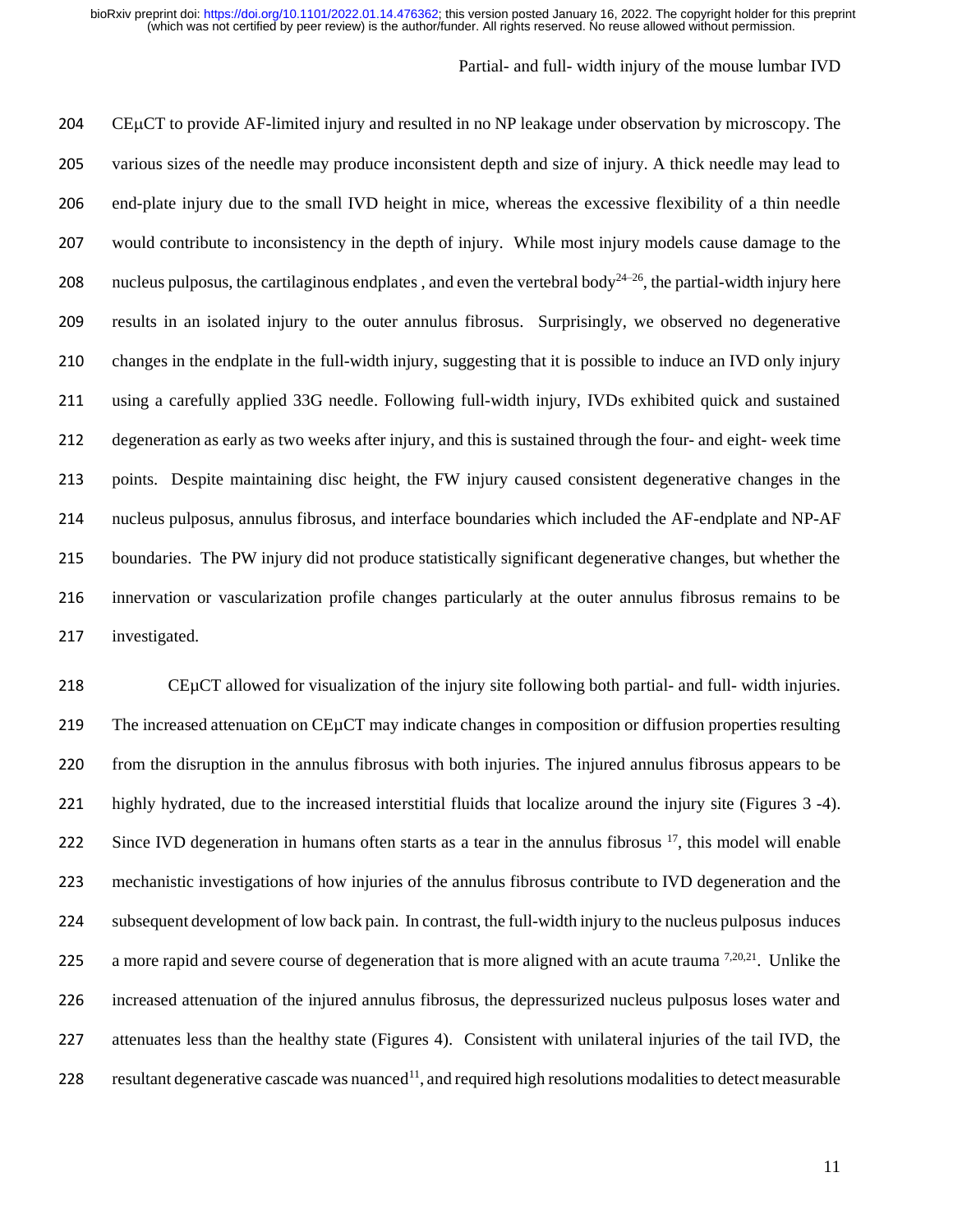- 229 changes. Future studies will evaluate the partial-width injury as a slowly progressing IVD degeneration
- 230 model following a clinically relevant injury.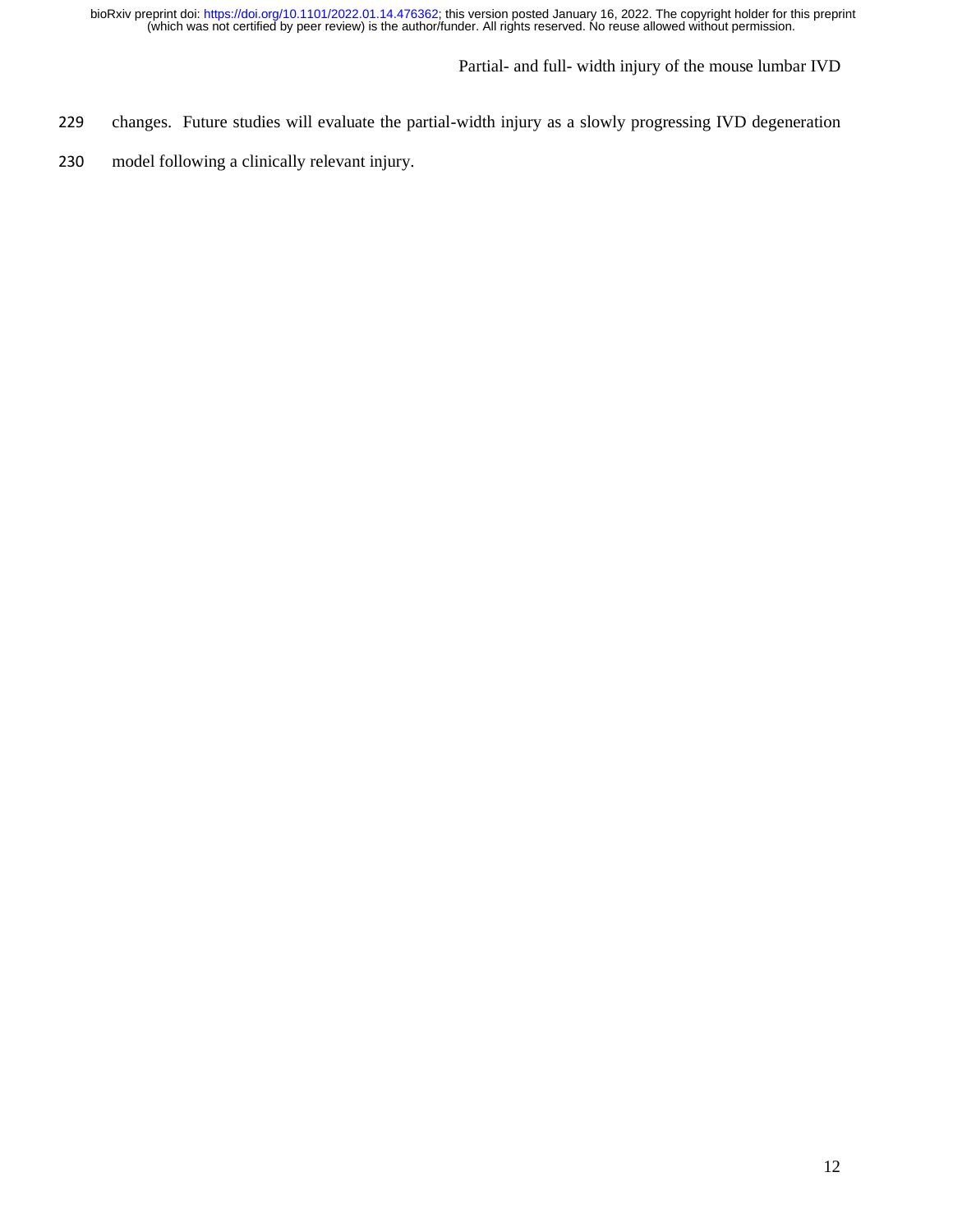Partial- and full- width injury of the mouse lumbar IVD

# **References**

- 232 1. Rao RD, Bagaria VB, Cooley BC. Posterolateral intertransverse lumbar fusion in a mouse model:<br>233 surgical anatomy and operative technique. Spine J. 2007;7(1):61-67. surgical anatomy and operative technique. *Spine J*. 2007;7(1):61-67. doi:10.1016/J.SPINEE.2006.03.004
- 235 2. O'Connell GD, Vresilovic EJ, Elliott DM. Comparison of animals used in disc research to human lumbar disc geometry. *Spine (Phila Pa 1976)*. 2007;32(3):328-333. doi:10.1097/01.BRS.0000253961.40910.C1
- 3. Gruber HE, Sage EH, Norton HJ, Funk S, Ingram J, Hanley EN. Targeted deletion of the SPARC gene accelerates disc degeneration in the aging mouse. *J Histochem Cytochem*. 2005;53(9):1131- 1138. doi:10.1369/JHC.5A6687.2005
- 241 4. Dahia CL, Mahoney EJ, Durrani AA, Wylie C. Postnatal growth, differentiation, and aging of the mouse intervertebral disc. Spine (Phila Pa 1976). 2009;34(5):447-455. mouse intervertebral disc. *Spine (Phila Pa 1976)*. 2009;34(5):447-455. doi:10.1097/BRS.0B013E3181990C64
- 5. Lotz JC, Hsieh AH, Walsh AL, Palmer EI, Chin JR. Mechanobiology of the intervertebral disc. *Biochem Soc Trans*. 2002;30(Pt 6):853-858. doi:10.1042/BST0300853
- 6. Abraham AC, Liu JW, Tang SY. Longitudinal Changes in the Structure and Inflammatory Response of the Intervertebral Disc Due to Stab Injury in a Murine Organ Culture Model. *J Orthop Res*. 2016;34(8):1431. doi:10.1002/JOR.23325
- 7. Moss IL, Zhang Y, Shi P, Chee A, Piel MJ, An HS. Retroperitoneal approach to the intervertebral disc for the annular puncture model of intervertebral disc degeneration in the rabbit. *Spine J*. 2013;13(3):229-234. doi:10.1016/J.SPINEE.2012.02.028
- 8. Lotz JC. Animal models of intervertebral disc degeneration: lessons learned. *Spine (Phila Pa 1976)*. 2004;29(23):2742-2750. doi:10.1097/01.BRS.0000146498.04628.F9
- 9. Masuda K, Lotz JC. New challenges for intervertebral disc treatment using regenerative medicine. *Tissue Eng Part B Rev*. 2010;16(1):147-158. doi:10.1089/TEN.TEB.2009.0451
- 10. Vo N, Niedernhofer LJ, Nasto LA, et al. An overview of underlying causes and animal models for the study of age-related degenerative disorders of the spine and synovial joints. *J Orthop Res*. 2013;31(6):831-837. doi:10.1002/JOR.22204
- 11. Piazza M, Peck SH, Gullbrand SE, et al. Quantitative MRI correlates with histological grade in a percutaneous needle injury mouse model of disc degeneration. *J Orthop Res*. 2018;36(10):2771- 2779. doi:10.1002/JOR.24028
- 12. Shi C, Das V, Li X, et al. Development of an in vivo mouse model of discogenic low back pain. *J Cell Physiol*. 2018;233(10):6589-6602. doi:10.1002/jcp.26280
- 13. Ohnishi T, Sudo H, Iwasaki K, Tsujimoto T, Ito YM, Iwasaki N. In Vivo Mouse Intervertebral Disc Degeneration Model Based on a New Histological Classification. *PLoS One*. 2016;11(8):e0160486. doi:10.1371/JOURNAL.PONE.0160486
- 14. Millecamps M, Stone LS. Delayed onset of persistent discogenic axial and radiating pain after a single-level lumbar intervertebral disc injury in mice. *Pain*. 2018;159(9):1. doi:10.1097/j.pain.0000000000001284
- 15. Lin KH, Wu Q, Leib DJ, Tang SY. A novel technique for the contrast-enhanced microCT imaging of murine intervertebral discs. *J Mech Behav Biomed Mater*. 2016;63:66-74. doi:10.1016/j.jmbbm.2016.06.003
- 16. Walk RE, Tang SY. In vivo contrast-enhanced microCT for the monitoring of mouse thoracic,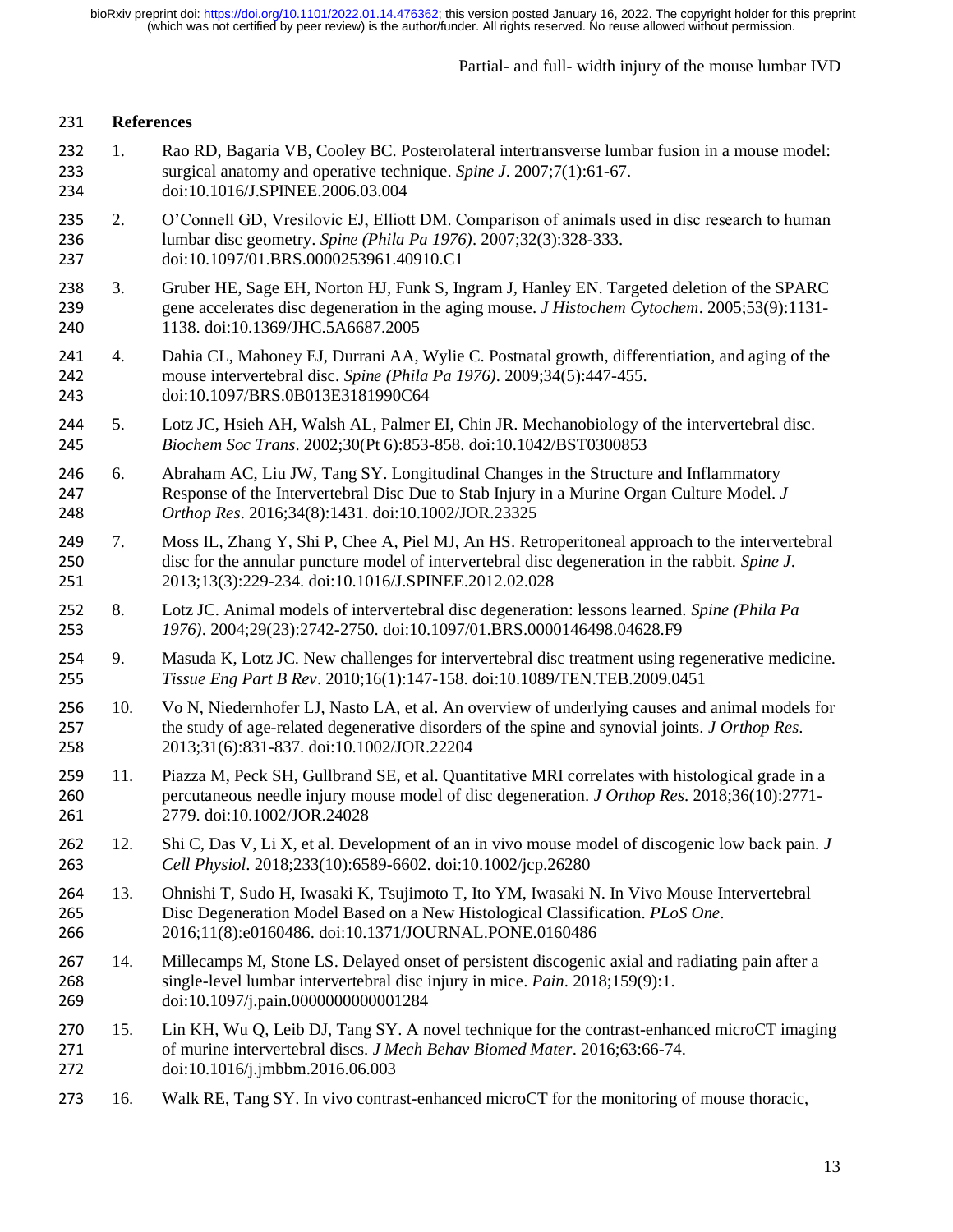Partial- and full- width injury of the mouse lumbar IVD

- lumbar, and coccygeal intervertebral discs. *JOR spine*. 2019;2(2). doi:10.1002/JSP2.1058
- 275 17. Berger-Roscher N, Galbusera F, Rasche V, Wilke HJ. Intervertebral disc lesions: visualisation<br>276 with ultra-high field MRI at 11.7 T. *Eur Spine J*. 2015;24(11):2488-2495. doi:10.1007/S00586 with ultra-high field MRI at 11.7 T. *Eur Spine J*. 2015;24(11):2488-2495. doi:10.1007/S00586- 015-4146-0
- 18. Lin KH, Tang SY. The Quantitative Structural and Compositional Analyses of Degenerating Intervertebral Discs Using Magnetic Resonance Imaging and Contrast-Enhanced Micro-Computed Tomography. *Ann Biomed Eng*. 2017;45(11):2626-2634. doi:10.1007/S10439-017-1891- 8/FIGURES/6
- 19. Melgoza IP, Chenna SS, Tessier S, et al. Development of a standardized histopathology scoring system using machine learning algorithms for intervertebral disc degeneration in the mouse model—An ORS spine section initiative. *JOR Spine*. 2021;4(2):e1164. doi:10.1002/JSP2.1164
- 20. Masuda K, Aota Y, Muehleman C, et al. A novel rabbit model of mild, reproducible disc degeneration by an anulus needle puncture: Correlation between the degree of disc injury and radiological and histological appearances of disc degeneration. *Spine (Phila Pa 1976)*. 2005;30(1):5-14. doi:10.1097/01.BRS.0000148152.04401.20
- 21. Sobajima S, Kompel JF, Kim JS, et al. A slowly progressive and reproducible animal model of intervertebral disc degeneration characterized by MRI, X-ray, and histology. *Spine (Phila Pa 1976)*. 2005;30(1):15-24. doi:10.1097/01.BRS.0000148048.15348.9B
- 22. Tian Z, Ma X, Yasen M, et al. Intervertebral Disc Degeneration in a Percutaneous Mouse Tail Injury Model. *Am J Phys Med Rehabil*. 2018;97(3):170-177. doi:10.1097/PHM.0000000000000818
- 23. Yang F, Leung VYL, Luk KDK, Chan D, Cheung KMC. Injury-induced sequential transformation of notochordal nucleus pulposus to chondrogenic and fibrocartilaginous phenotype in the mouse. *J Pathol*. 2009;218(1):113-121. doi:10.1002/PATH.2519
- 24. Jin L, Balian G, Li XJ. Animal Models for Disc Degeneration-an Update. *Histol Histopathol*. 2018;33(6):543. doi:10.14670/HH-11-910
- 25. Cunha C, Lamas S, Gonçalves RM, Barbosa MA. Joint analysis of IVD herniation and degeneration by rat caudal needle puncture model. *J Orthop Res*. 2017;35(2):258-268. doi:10.1002/JOR.23114
- 26. Elliott DM, Yerramalli CS, Beckstein JC, Boxberger JI, Johannessen W, Vresilovic EJ. The effect of relative needle diameter in puncture and sham injection animal models of degeneration. *Spine (Phila Pa 1976)*. 2008;33(6):588-596. doi:10.1097/BRS.0B013E318166E0A2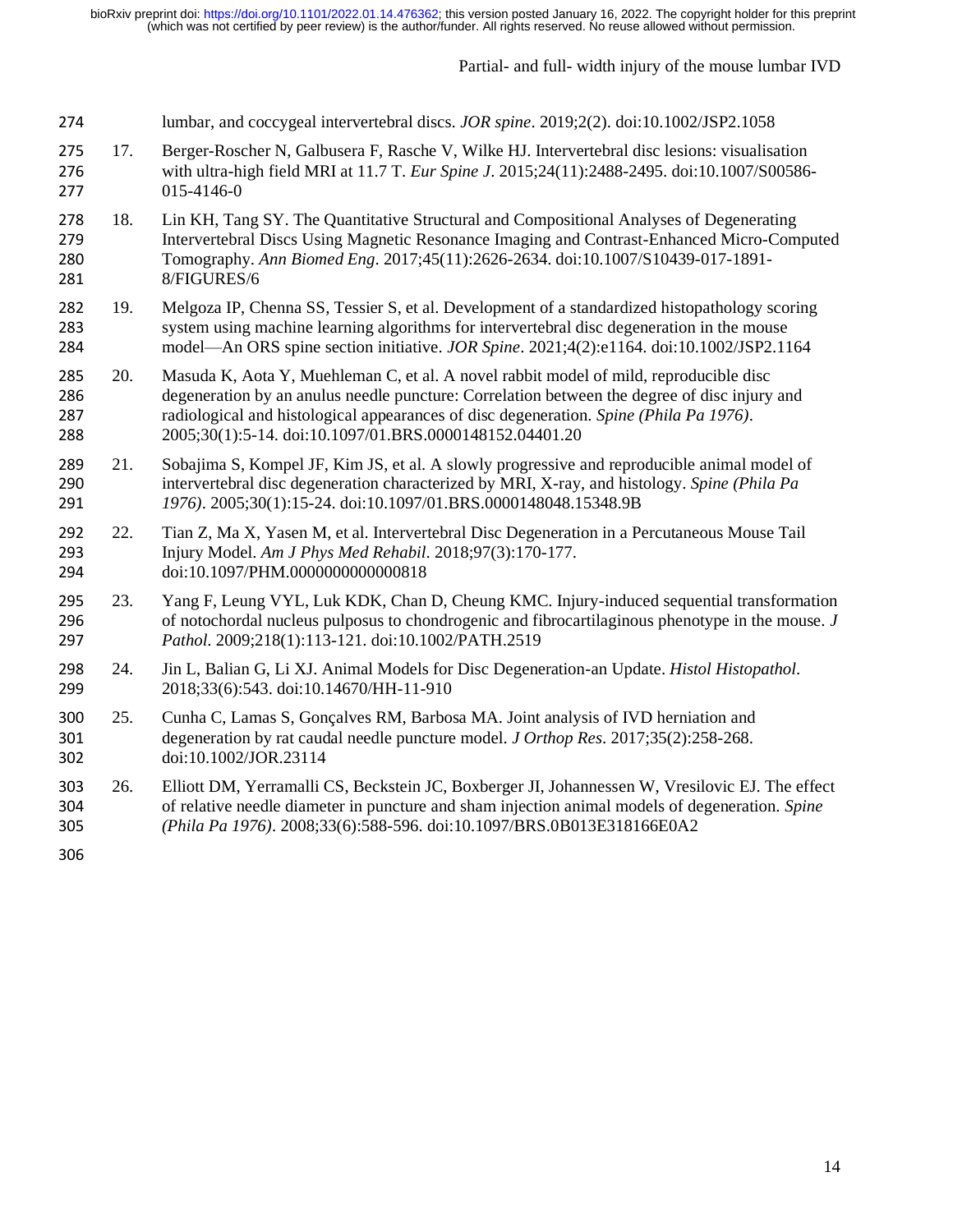# Partial- and full- width injury of the mouse lumbar IVD

# **Figures**





 **Figure 1.** *Retroperitoneal dissection to expose the lumbosacral intervertebral disc using microscopic guidance*

 **(A)** The No. 11-scalpel blade indicates the left pelvic bone and forceps grip the gluteus muscles. (**B)** The pelvis can be rotated posteriorly to increase working space by raising the gluteus muscles and rotating the left pelvic bone. The abdominal wall and peritoneum are retracted anteriorly by a Penfield dissector to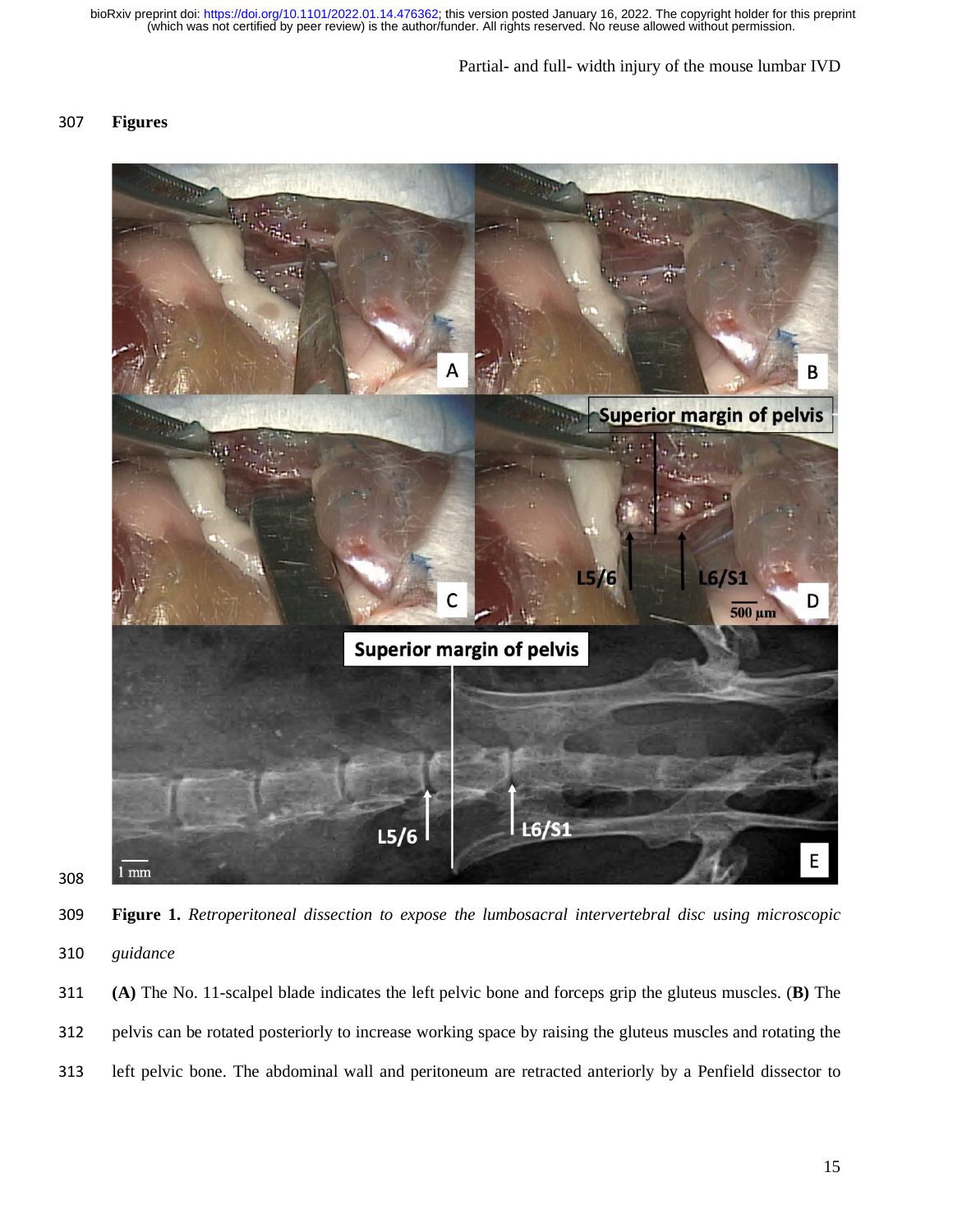- expose the psoas muscles. (**C)** The psoas muscle can be stripped posteriorly-to-anteriorly by scraping out
- muscles attached to the anterior surface of the pelvis with a Penfield dissector. (**D)** Superior margin of the
- pelvic bone indicating the L6 vertebral body. (**E**) X-ray confirms the position of the pelvis relative to the
- L5/6 and L6/S1 intervertebral discs.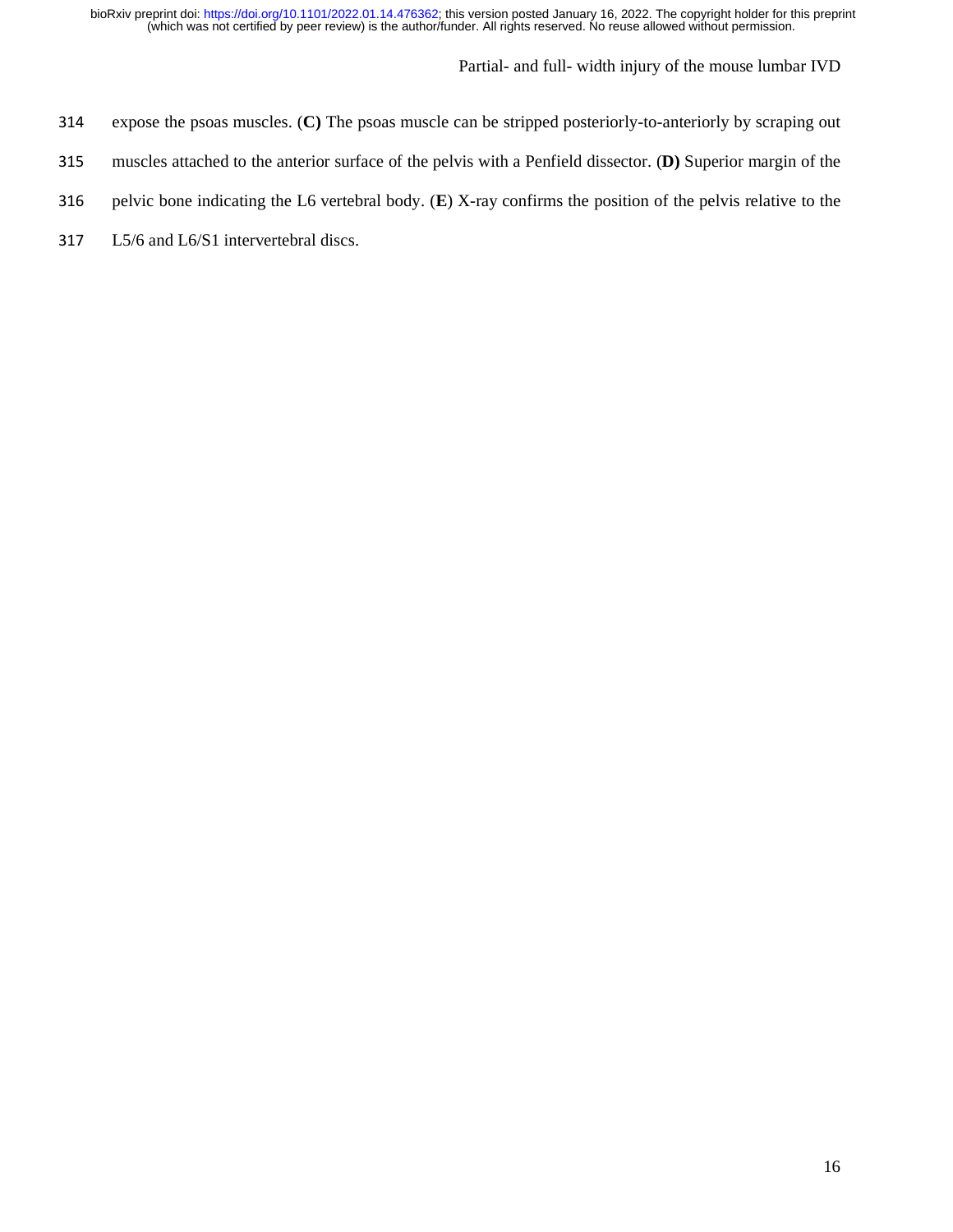# Partial- and full- width injury of the mouse lumbar IVD



318

319 **Figure 2**. *Measuring the thickness of total intervertebral disc and the annulus fibrosus*

320 **(A-B)** Contrast-enhanced microCT (CEµCT) and **(C-D)** histology were used to measure the IVD widths 321 and anterior AF thicknesses. The CE<sub>I</sub>ICT and histology measurements were highly correlated ( $r^2$  = 0.96, p  $322 \leq 0.001$ ) and statistically indistinguishable (paired t-test,  $p = 0.37$ ), confirming the fidelity of the non-323 destructive evaluation of  $CE\mu CT$ .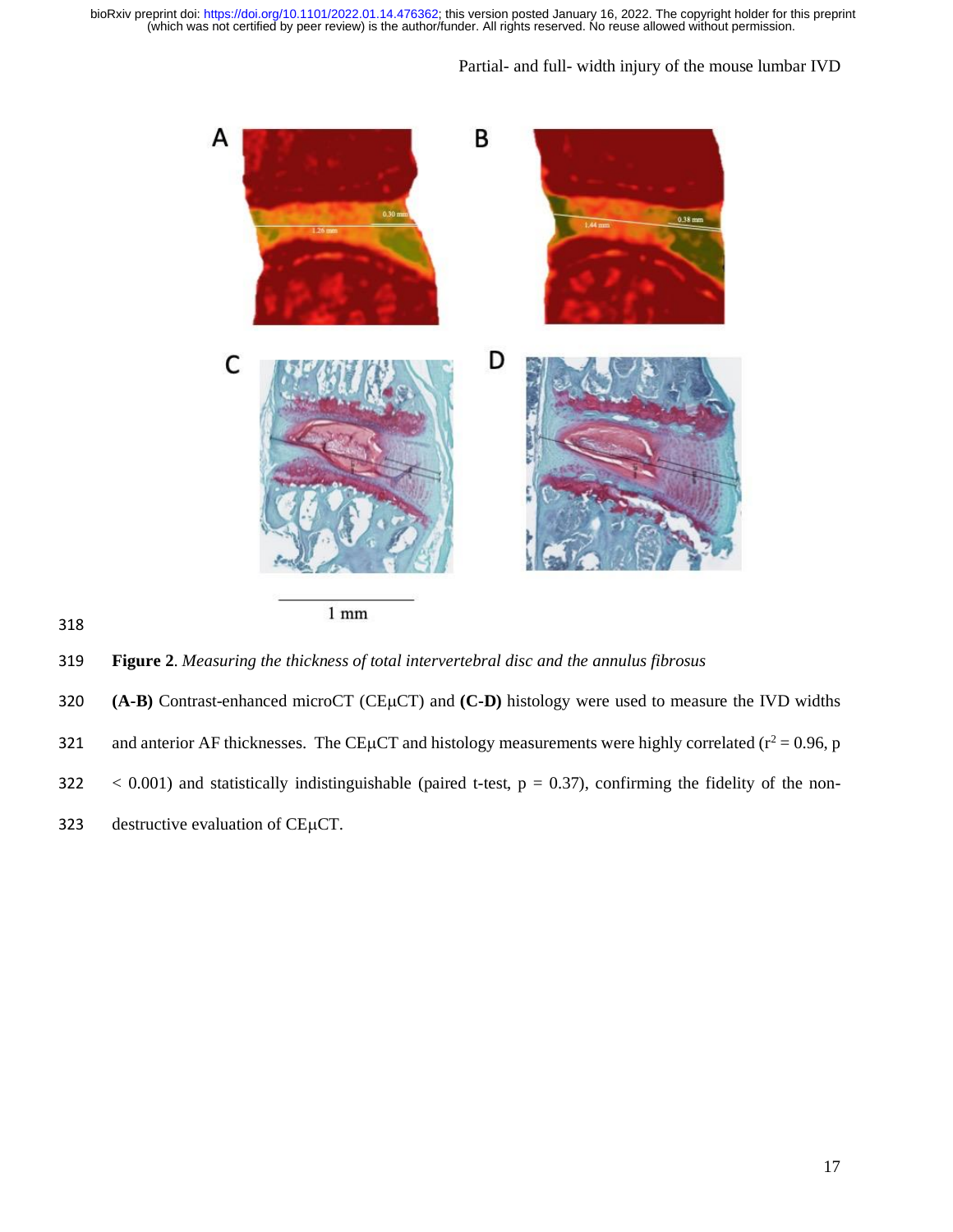

 **Figure 3.** *Depth of the partial-width injury measured by contrast-enhanced micro-computed tomography* **(A)** The tip of the scalpel edge is marked at 0.3 mm to allow for visual confirmation during surgery that the partial-width injury is limited to the AF. **(B)** All of the injury depths were confirmed by CEµCT and histology to have depths that do not exceed of the AF in each injured IVD, confirmed by the ratio of injury depth to AF thickness which are less than 1 in all samples. **(C, D)** Representative CEµCT showing the range of depths achieved by this AF injury.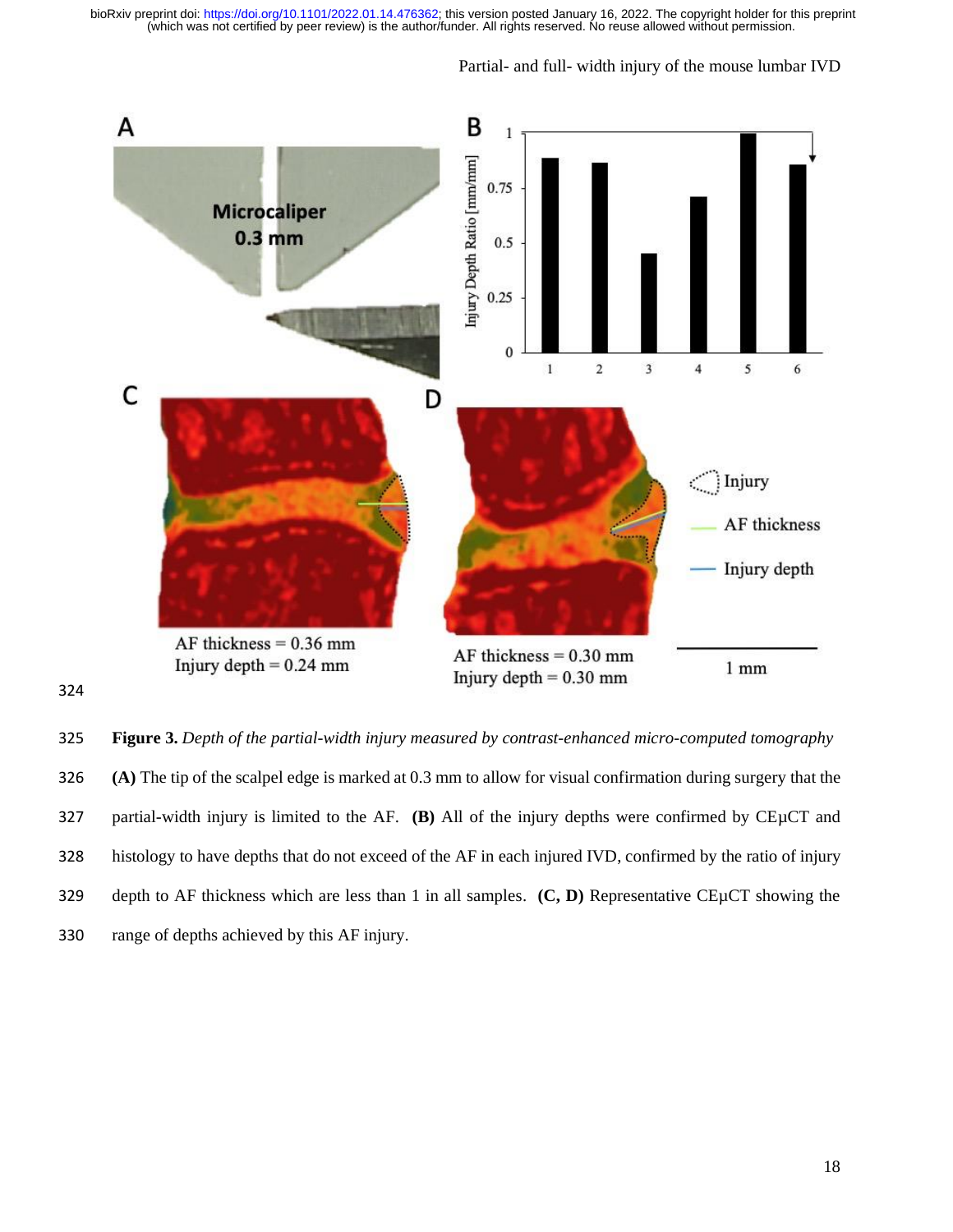## Partial- and full- width injury of the mouse lumbar IVD



 **Figure 4.** *Full-width (FW) injury induces a sustained loss of NP hydration compared to both the partial-width (PW) injury and Sham groups.*

 **(A-C)** Contrast-enhanced microCT of injured level (L6/S1) where injury site is visible in both FW and PW groups. **(D)** Mean attenuation of the AF in the injured and uninjured groups. Paired t-test indicates significant increase in attenuation at injury site compared to rest of uninjured AF ( $p < 10^{-5}$ ). (E) NI/DI of injured level (L6/S1) and uninjured control level (L5/6). While no changes in the whole IVD structure were detected between injured and uninjured levels with either FW or PW, the ratio of the nucleus pulposus intensity to the whole disc intensity (NI/DI – approximately 4% drop in intensity) revealed the loss hydration and proteoglycans in the nucleus pulposus of FW samples that is indicative of degeneration compared to the control IVDs.